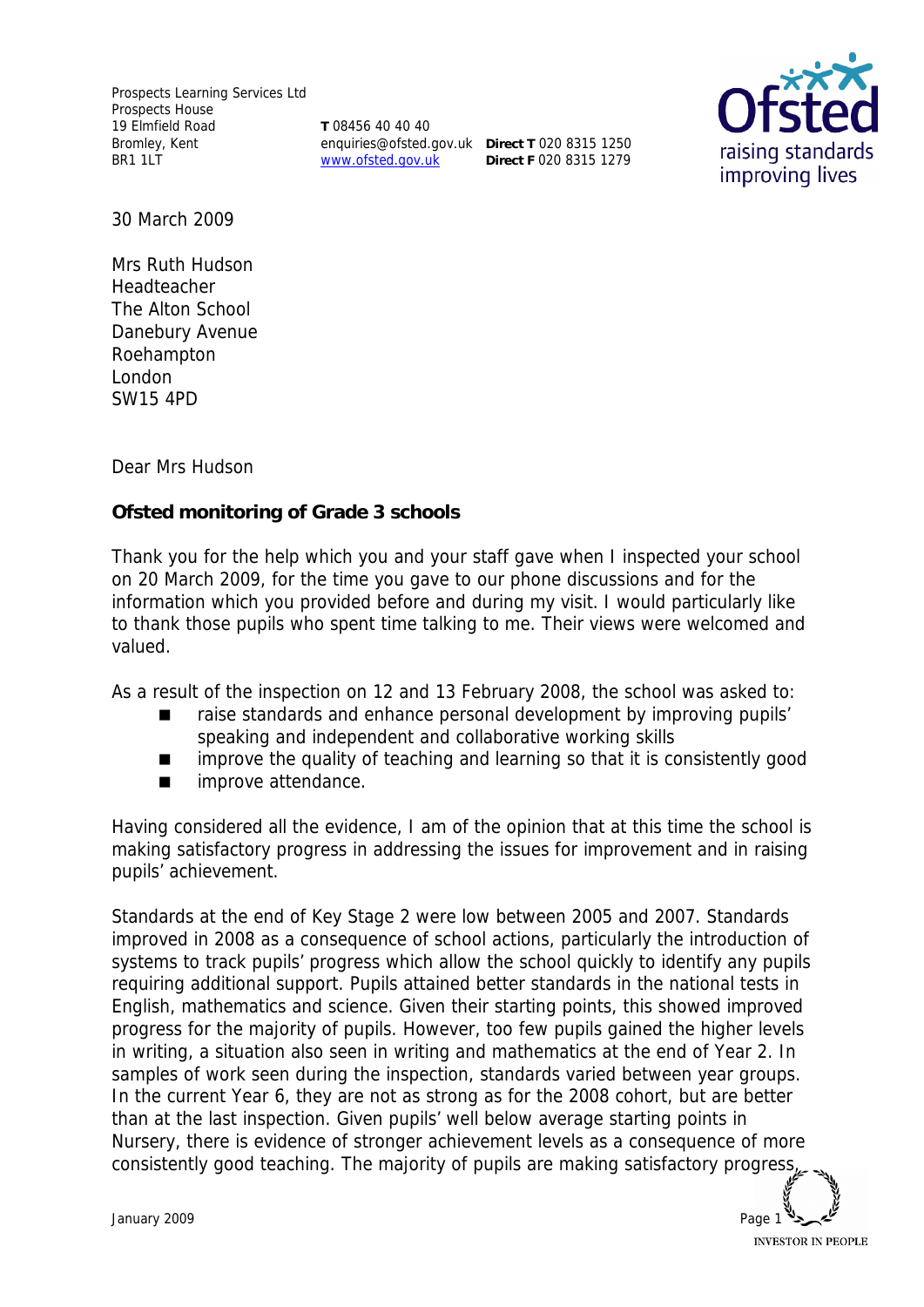

with increasing numbers making better progress. Good progress is noticeable in some intervention classes such as the 'Linking Sounds and Letters' groups. Writing standards have improved and reflect the introduction of some good strategies that encourage speaking and listening. 'Talk partners', for example, are used consistently in lessons to provide opportunities for discussion. Pupils are becoming more independent, with the good 'Recipe for Success' strategy enabling them to identify what constitutes a successful piece of work, and to evaluate their own progress in relation to these agreed criteria. The school recognises that pupils still do not have enough opportunities to write imaginatively and at length, as a result of which they are not always sufficiently challenged, particularly the higher attainers. Training for the literacy coordinator in delivering extended writing is shortly to take place.

The monitoring of teaching by senior managers and some subject leaders shows an increase in the proportion of good lessons. However, teaching and learning remain satisfactory overall. This is because there are inconsistencies between classes which the school is continuing to address. Strengths in lessons include the quality of relationships which results in pupils wanting to do well. Some good targeted questioning by teachers helps ensure pupils' understanding. Teaching assistants are active during lessons and give good support to pupils. Teachers are increasingly using the better assessment data available to plan work for pupils of different abilities. However, this does not always ensure that different outcomes of learning, rather than different tasks for pupils, are identified. The quality of teachers' planning varies. For example, opportunities are missed to identify where the lesson may support aspects of literacy and numeracy and consequently to reinforce them with pupils. Teachers mark pupils' work regularly and give good supportive comments, but not all of them give guidance on the next steps in pupils' learning. The use of learning targets is not fully established, although pupils do know their expected levels.

The current raw attendance data indicate a small dip in attendance compared to the inspection year. The data do not show the impact of a recent bout of infectious illness in the school or the recent work carried out by the school and the education welfare officer. First-day calling has been re-established and more parents phone in with explanations for their children's absence. The breakfast club has been well used to encourage the attendance of persistent latecomers. Year 6 pupils spoke enthusiastically about their 'mufti day', the reward for 10 consecutive days of wholeclass attendance. While certificates are presented for good attendance, the school does not make these awards regularly enough to motivate pupils consistently. There are good systems in place to monitor attendance, and court action has taken place in the more extreme cases. There are still too many persistent absentees, although data show that this now involves fewer families.

The school is well poised to improve. Senior leaders know the schools' strengths and areas for development well. The local authority and the School Improvement Partner provide good support, for example, in contributing to the review of teaching, and in moderating the school's own judgements. Good school-development planning is in